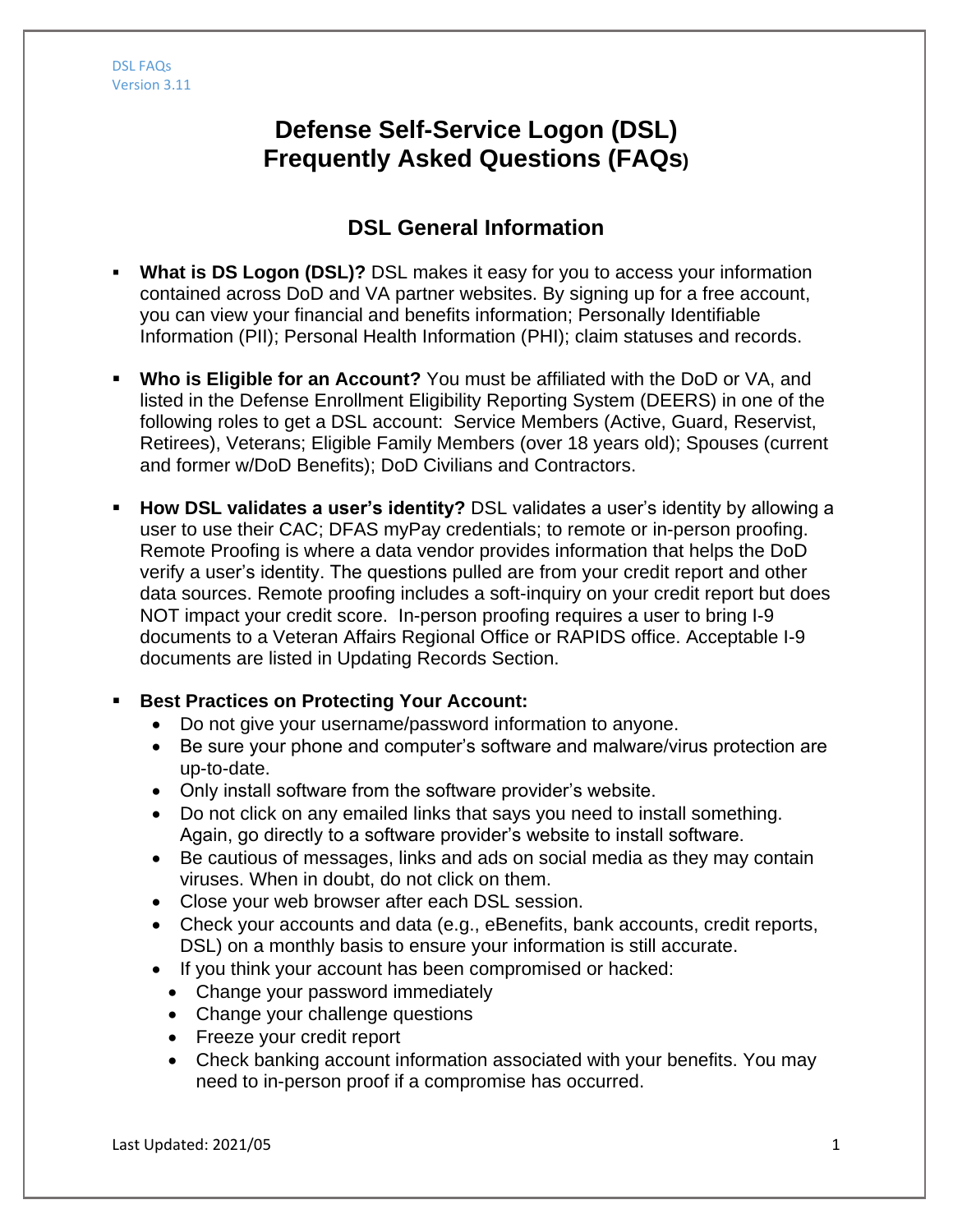If you need assistance creating an account, modifying your record, and setting up features in your DSL account, please see the appropriate section below. If you still need assistance, there is additional Call Center information in the "I Need Help" at the end of this document.

# **How to sign-up for a DSL account?**

### **Service Members:**

- Use your  $CAC \rightarrow$ 
	- 1. Select "Need An Account?"
	- 2. Select "I have my Common Access Card (CAC) with access to a card reader" during registration process
	- 3. Follow the steps to get an account within the application
- E-mail Registration $\rightarrow$ 
	- 1. Select "I have an active DoD ID card and an e-mail on file in DEERS"
	- 2. Follow the steps to get an account within the application
	- 3. Note that in order to use this method, you must have a registered valid email address on your DEERS record to get an account
- RAPIDS  $\rightarrow$ 
	- 1. While you are getting a new ID card, you can notify the Verifying Official that you want a DSL account
	- 2. Provide the RAPIDS Operator with your email address and follow the steps the RAPIDS Operator provides. RAPIDS site locations can be found here https://**www.dmdc.osd.mil**/rsl
	- 3. You will receive an email with the activation steps within 24 hours. This email is only good for 7 days
- Sign-up your eligible family members for a DSL account on their behalf while you are logged into DSL.

#### **Retirees:**

- **Defense Finance and Accounting Service (DFAS)** 
	- 1. Select the DFAS tab and login with your MyPay username and password
- Register for a DSL by selecting "Need An Account?"  $\rightarrow$ 
	- 1. Follow the DSL registration procedures
	- 2. Registration is a 10-step process to assist an individual in creating a DSL account. This process can take up to 10 minutes to verify your identity. Individuals will be consenting to a soft-inquiry on their credit reports and receive a one-time PIN to the phone number on file. Prior to starting this, please ensure you have time and access to your phone.
- RAPIDS  $\rightarrow$ 
	- 1. While you are getting a new ID card, you can notify the Verifying Official that you want a DSL account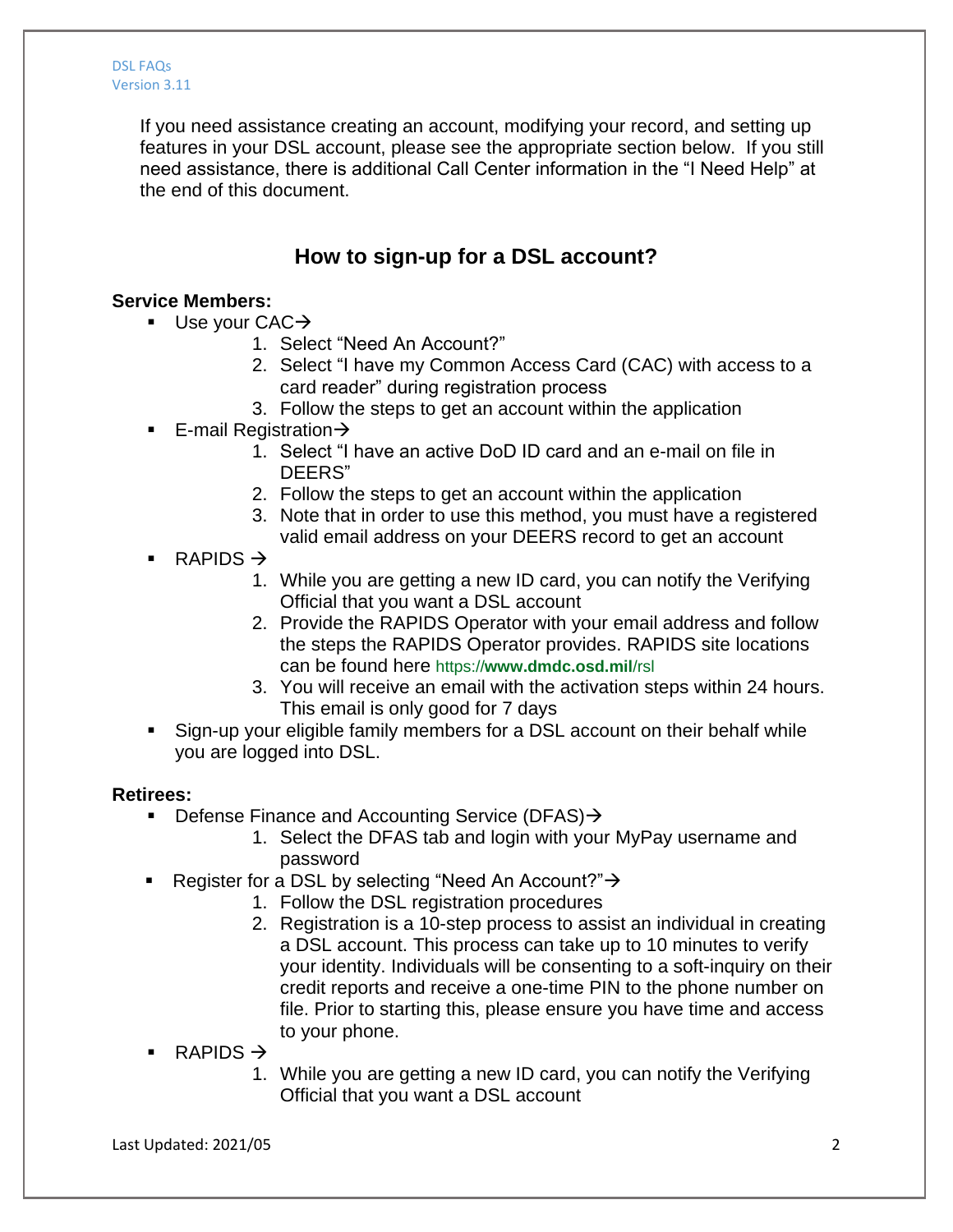- 2. Provide the RAPIDS Operator with your email address and follow the steps the RAPIDS Operator provides. RAPIDS site locations can be found here https://www.dmdc.osd.mil/rsl
- 3. You will receive an email with the activation steps within 24 hours. This email is only good for 7 days
- Remote Proofing  $\rightarrow$ 
	- To complete the registration for a DSL account, users must successfully Remote Proof. You will be asked to consent to remote proofing. Data will be retrieved from a data provider to include a soft-inquiry on your credit report. You will be provided a one-time PIN that you will need to input into the web site. The soft-inquiry does NOT affect your credit score. The total time should take approximately 10 mins.

### **Veterans:**

- Veterans, their family members and/or dependents have the option to contact the Department of Veterans Affairs (VA) by phone, web page, or in-person in a VA Regional Office to have their identity vetted and added to DEERS, if they are not in DEERS already.
- $\blacksquare$  VA Regional Office  $\rightarrow$ 
	- 1. You will need to complete the in-person identity proofing process by bringing the necessary I9 documentation to a VA Regional Office
	- 2. For more information and instructions, go to http://www.benefits.va.gov/benefits/offices.asp
	- 3. NOTE: Please ensure your correct mailing address is on your DEERS record (if you have one) as an activation letter will be sent to the address within 7-12 business days
- Call the VA at 800-827-1000 $\rightarrow$ 
	- 1. Say eBenefits when prompted for reason for your call.
	- 2. You MUST have the following information PRIOR to calling:
		- Your Full Name (Last name used while in service may be different than what it is today)
		- **SSN**
		- Checking or Savings Account Number
		- Dollar amount of the most recent electronic fund transfer
- Remote Proofing  $\rightarrow$ 
	- To complete the registration for a DSL account, users must successfully Remote Proof. NOTE: You will be asked to consent to remote proofing. Data will be retrieved from a data provider to include a soft-inquiry on your credit report. You will be provided a one-time PIN that you will need to input into the web site. The soft-inquiry does NOT affect your credit score. The total time should take approximately 10 mins.
	- You are responsible for keeping your information (e.g., name, address, phone, email) current in your DEERS record. Once registered in DEERS, it is important to keep your records updated when your personal information changes, including your contact information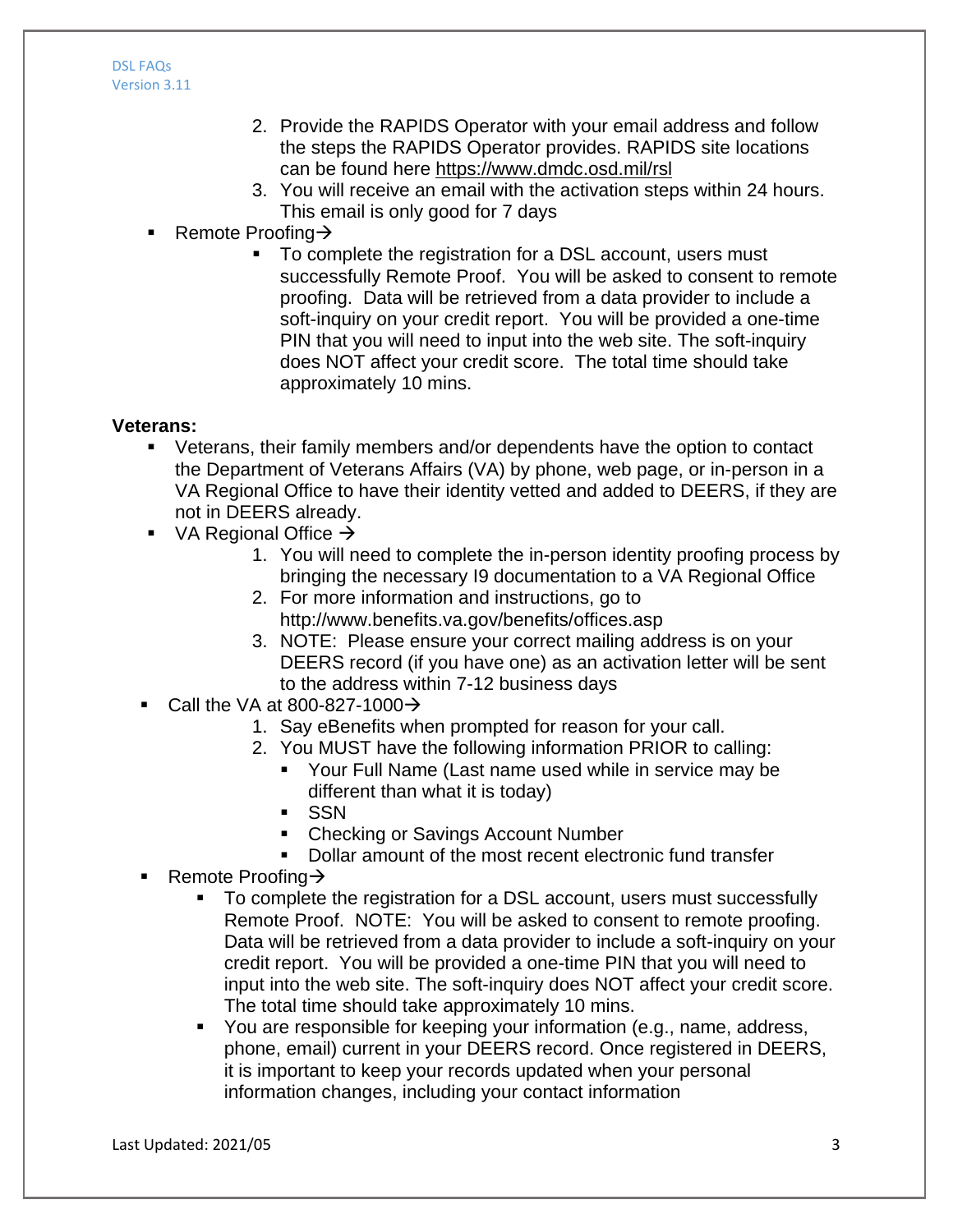## **Military Family Member/Dependents:**

- Your Military Sponsor using their CAC  $\rightarrow$ 
	- 1. Your military sponsor requests you a DSL account after they have logged into their account
	- 2. After their request, you will receive an activation letter within 7-12 business days and follow the steps within the letter
- Your Sponsor's DFAS myPay account  $\rightarrow$ 
	- 1. Your sponsor can request you a DSL account after they have logged in
	- 2. After their request, you will receive an activation letter within 7-12 business days and follow the steps within the letter
- **E**-mail Registration  $\rightarrow$ 
	- 1. Select "Need An Account?" $\rightarrow$  Select "I have an active DoD ID card and an e-mail on file in DEERS"
	- 2. Follow the steps to get an account within the application
	- 3. Note that in order to use this method, you must have a registered valid email address on your DEERS record to get an account
- Remote Proofing  $\rightarrow$ 
	- 1. Select "Need An Account?" to start the registration process or "Activate My Account" if you have an activation letter
	- 2. Follow the steps to get an account within the application
		- You will be asked to consent to remote proofing. Data will be retrieved from a data provider to include a soft-inquiry on your credit report. You will be provided a one-time PIN that you will need to input into the web site. The soft-inquiry does NOT affect your credit score. The total time should take approximately 10 mins.
- RAPIDS  $\rightarrow$ 
	- 1. While you are getting a new ID card, you can notify the Verifying Official that you want a DSL account
	- 2. Provide the RAPIDS Operator with your email address and follow the steps the RAPIDS Operator provides. RAPIDS site locations can be found here https://**www.dmdc.osd.mil**/rsl
- If you have more than 1 Sponsor  $\rightarrow$ 
	- 1. Once you have an account, you can select your preferred sponsor to change sponsors and the associated benefits with that sponsor.
	- 2. Sponsors can see their information and their dependents.

# **After you have created an account**

- **Login with DSL or DFAS**
	- 1. Select DSL tab or DFAS tab
	- 2. Enter username and password
- **CAC Login**
	- 1. Select the CAC and select Login
- **Two Factor Authentication (2FA) One Time PIN (OTP):**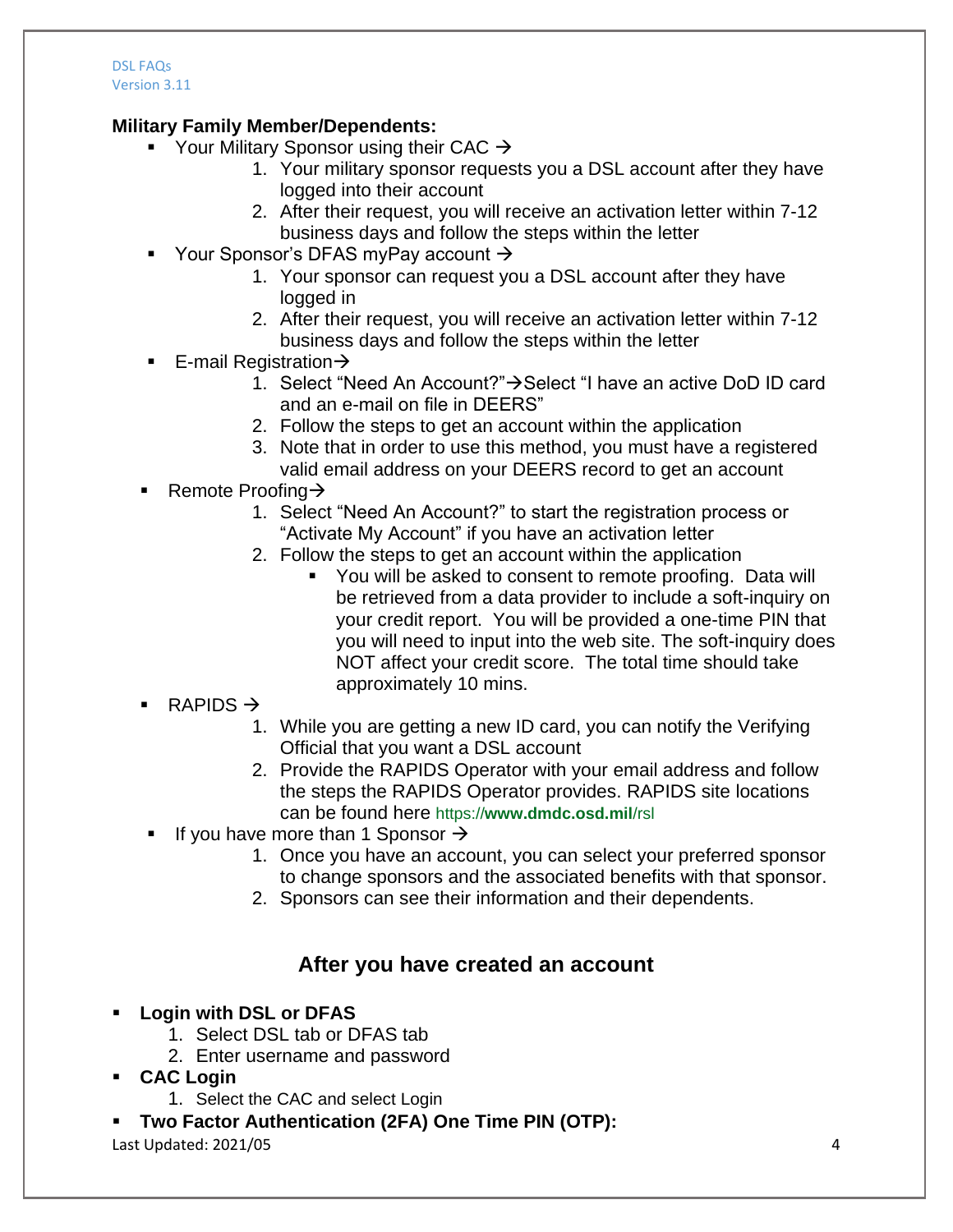- As you are remote proofing to change your password or upgrade your DSL account, you will be asked to input an OTP that will be sent to your landline or text to your cell phone.
- Once you have selected methodology (text or phone call), you will
	- Receive an OTP via text or phone call
	- Input the OTP into the box provided
	- If you did not receive the OTP, you request to resend the OTP to the number selected
- Overseas Phone Numbers: Currently, our data vendor does not support overseas phone numbers. Phone numbers are used only during the remote proofing process. There are several work arounds if you have an overseas phone number until our data vendor can support.
	- Use a CAC to create your and your dependent's accounts
	- In-Person proof
	- Use a Google Voice or Skype phone number

## **Activation Code:**

- After setting up your DSL account and requesting an Activation code by email with instructions, select "Activate My Account"
- If you did not receive or accidently deleted the email, you can always resend the activation code by going to DSL "Resend my token"
	- 1. If there is no email, current email, current mailing address, you will need to go to:
		- o Go to milConnect (https://milconnect.dmdc.osd.mil/milconnect/) and update
		- o Visit a VA Regional Office
		- o Update during card issuance at a RAPIDS station
		- o Call the DMDC Contact Center if the options above cannot be done

### **Security Images:**

- Security images help users ensure they are using their account especially on shared computers (e.g., family computer)
- **Security images cannot be removed**
- **You can change your security image** 
	- 1. Log into DSL
	- 2. Select Manage Security Image
	- 3. Select your new image

### **Challenge Questions:**

- Challenge questions are used to reset passwords. Select questions/answers that you can remember to use to reset your password
- Avoid odd answers. Answer questions that you CAN remember. Ask yourself if you will remember the answer in a year prior to typing the answer
- **You can change your challenge questions** 
	- 1. Log into DSL
	- 2. Manage Challenge Questions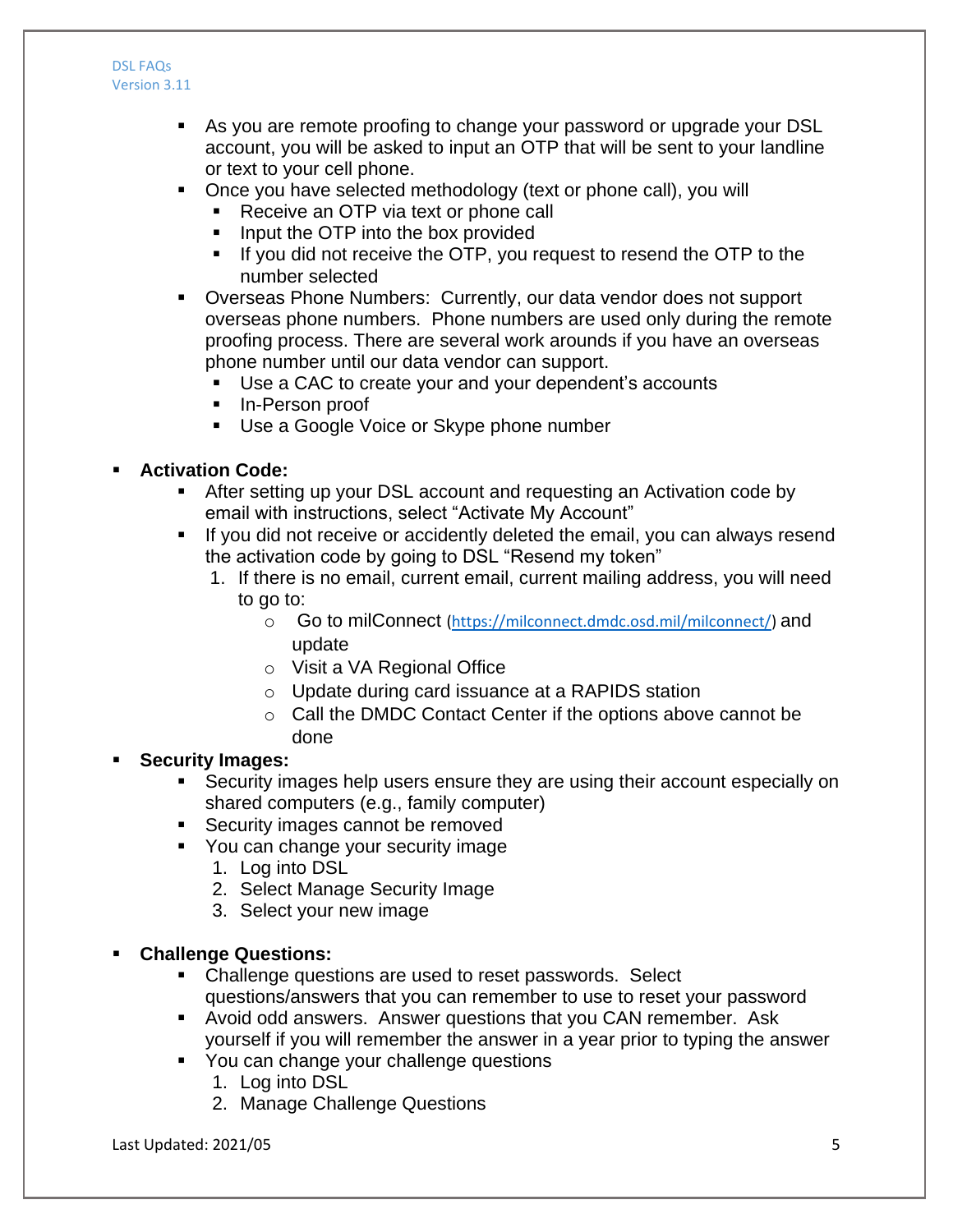3. Change your questions/answers

### **Manage Relationships:**

- **There are several available options such as people who can act on YOUR** behalf or people you can act on for THEIR behalf
- NOTE: Sponsors can see their information and any relationship's information (e.g., Wife Active Duty Service Member sponsor can see dependent husband and kid's information
- You can manage your relationships by
	- 1. Log into DSL
	- 2. Manage Relationships
	- 3. Add Relationships
	- 4. Select option that applies

### **Account Suspended**

- To unsuspend your DSL account
	- 1. Log into DSL
	- 2. Select Unsuspend My Account
	- 3. Answer Challenge Questions
	- 4. Change Password
	- 5. Follow instructions

### **Password Information**

- You can change your password at any time, but it MUST be changed every 180 days. To change your password,
- **Log into DSL and go to** 
	- 1. Manage DSL Account
	- 2. Change Password
- **Forgot your Password, go to** 
	- 1. DSL login screen
	- 2. Click Forgot Password?
	- 3. Follow the remaining steps
- **Passwords must:** 
	- o be between 9 and 20 characters in length
	- $\circ$  contain at least 1 uppercase letter (A-Z)
	- o contain at least 1 lowercase letter (a-z)
	- $\circ$  contain at least 1 number (0-9)
	- o special characters allowed but not required
		- (i.e.  $\mathcal{Q}_{\mathcal{I}}$ #!&\$'%\*+()./,;~:{}|?>=<^[]-)
	- o contain at least 2 characters that are different than your previous password
- Passwords cannot have:
	- o spaces
	- o be 1 of your last 10 previous passwords
	- o user names, email address, zip code, Social Security Number (SSN) or date of birth
	- o been changed within the last 24 hours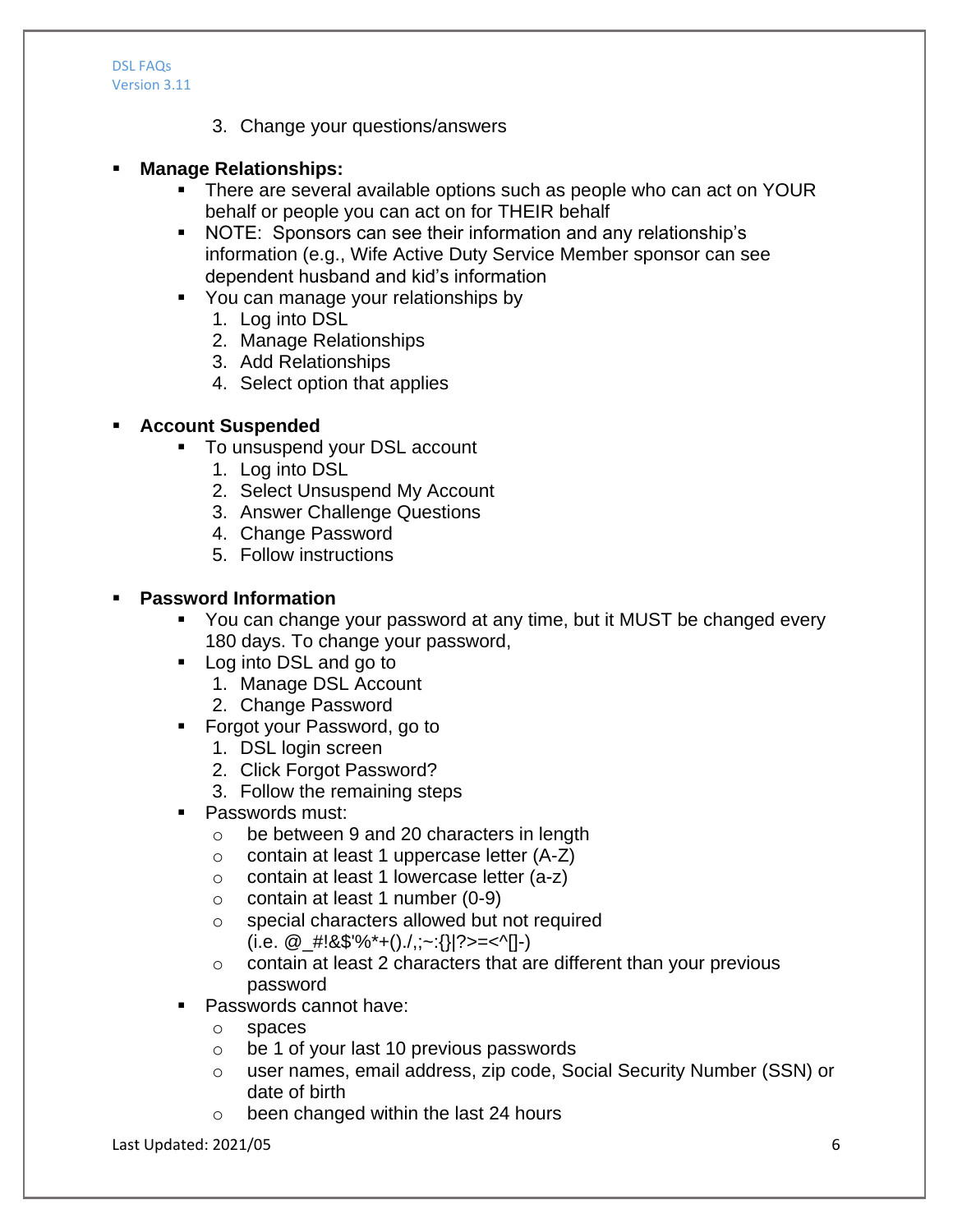- **Adding, Updating, or Correcting Your Records**
	- Using your DSL account, CAC, or DFAS myPay, you can update your address, email address and/or phone number by going to
		- o Log into DSL
		- o Update Contact Information
	- Go to milConnect to update your address, email address and/or phone number by going to
		- o Log into milConnect (https://milconnect.dmdc.osd.mil/milconnect/)
		- o Click on "My Profile"
		- o Click on "Update and View My Profile"
		- $\circ$  Go to the bottom of screen after updating your information and click "Submit."
	- Contacting the DMDC Contact Center at (800) 538-9552 or (866) 363-2883 for the hearing impaired M-F 5 am to 5 pm PT.
		- o Documents may be requested to be submitted via mail or fax.
		- o Follow the instructions the Contact Center Representative gives you for updating your information
	- In-person proofing can update your records.
		- $\circ$  You will need to bring in I-9 documents to verify your identity.
		- $\circ$  Please ensure you call ahead and make any necessary appointments at the appropriate facilities (e.g., RAPIDS Station, VA Regional Office)
	- Acceptable I-9 documents that may be requested are:
		- o Primary: Picture ID issued from Federal or State Government (e.g., valid Passwords, ID card, Military Dependent card, DoD ID card, Permanent Resident Card, State DMV issued ID card, etc.)
		- o Secondary: SSN card, non-picture ID card, birth certificate, citizenship or naturalization certificate, driver's license, ID card by local government with DOB, gender, height, eye color, and address.

# **Error Codes**

#### **See below for explanation on error codes**

- Error Code [3] A username and password is required when logging into DSL. Please enter your username and password. If you do not remember your username/password, go to Forgot username or Forgot password.
- Error Code [4] The DSL password is required. You did not enter password when attempting to log on. Please fill out all required items when logging in. This includes username and password.
- **Error Code [5] The username or password does not match our records. Please verify you** entered the correct username/password. If you do not remember your username/password, go to Forgot Username or Forgot Password. If you do not have an account, go to Need An Account?
- Error Code [7] Your request for an account is being processed. You will receive an activation letter to your mailing address. Once you have received, follow the instructions on the letter.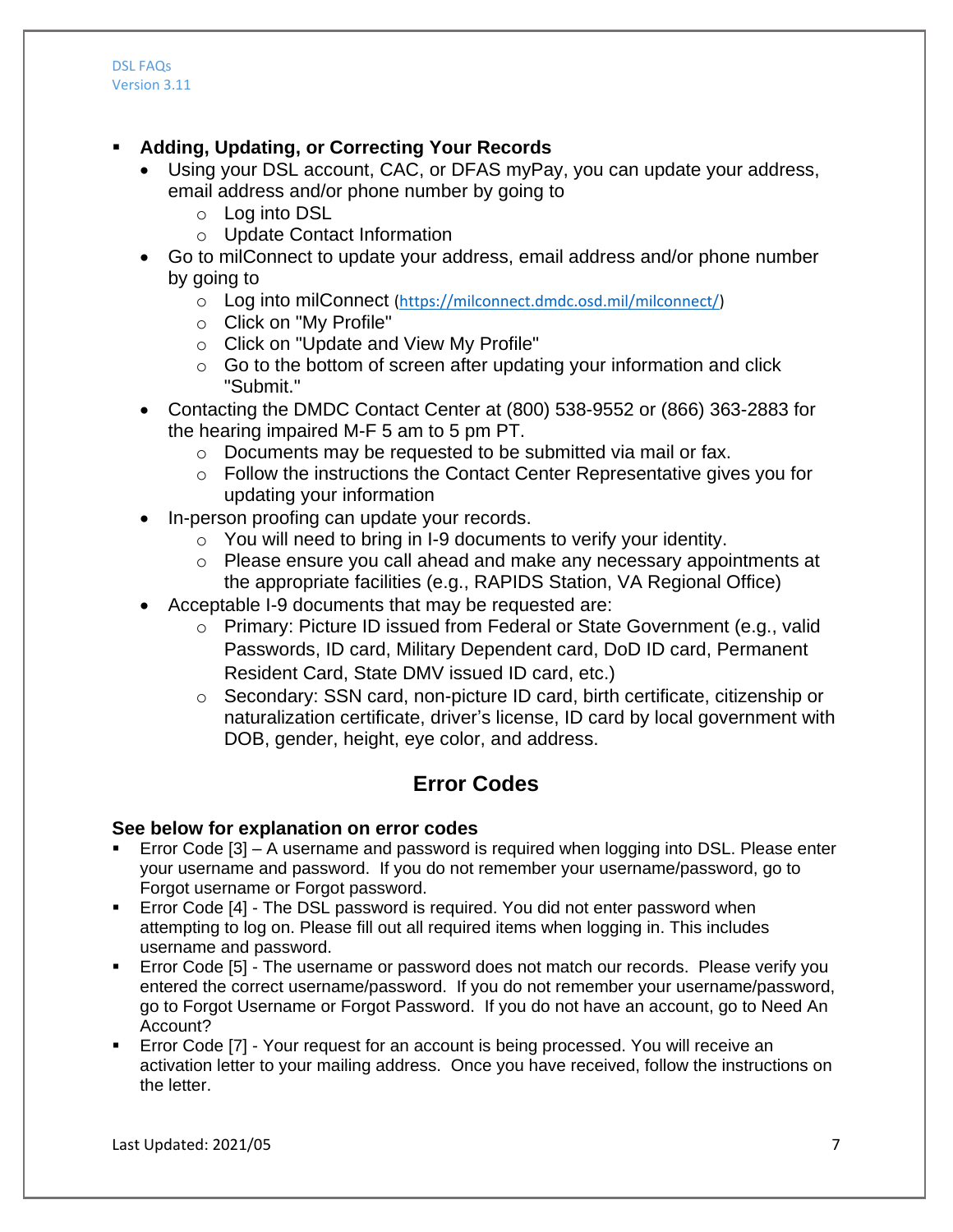- Error Code [8] Your account has been suspended due to excessive failed logon attempts. Go to Unsuspend Your Account if you still need to access your account.
- Error Code [9] This account is locked. Please go to the FAQs for what actions are available to you.
- Error Code [10] The DSL username or password you entered is INVALID. Do you need to Register for a DSL?
- Error Code [11] The DSL username or password you entered is incorrect. Use Forgot Username or Forgot Password for recovery methods or if you do not have an account, register for one.
- **Error Code [12] Your password needs to be reset. Go to Forgot Password to reset your** password.
- Error Code [13] You are not eligible for a DSL Account. If you are a Veteran or believe you are eligible for an account, please visit the simplified FAQs for what actions are available to you to get a DSL account.
- Error Code [14] The one-time password has expired. You will need to restart the logon process to be able to log into DSL.
- Error Code [15] DFAS authentication failed. Please enter your valid myPay DFAS username and password. If you do not remember your username/password, please visit https://mypay.dfas.mil or use an alternative credential.
- Error Code [16] DFAS authentication failed. Please enter a valid DFAS myPay password. Fill out all required items when logging in. This includes myPay Login ID and myPay password.
- Error Code [17] DFAS service is down. Please try again later or use an alternative credential.
- Error Code [18] Invalid DFAS myPay Account information was provided. You must enter a valid DFAS myPay Login ID / password (not SSN/PIN) to authenticate. If you continue to receive this error please visit https://mypay.dfas.mil to retrieve your DFAS myPay Login ID and password.
- Error Code [19] -Your DFAS Account is SUSPENDED. This DFAS authentication issue can be resolved by visiting https://mypay.dfas.mil
- Error Code [20] An unexpected DFAS Account authentication error has occurred. This DFAS authentication issue can be resolved by visiting https://mypay.dfas.mil
- Error Code [21] Your DFAS account password has expired. Visit https://mypay.dfas.mil to resolve or use an alternative credential.
- Error Code [22] Your DFAS Account is DISABLED. This DFAS authentication issue can be resolved by visiting https://mypay.dfas.mil
- Error Code [23] Your DFAS Account is LOCKED. This DFAS authentication issue can be resolved by visiting https://mypay.dfas.mil
- Error Code [24] You do not have a DFAS Account. Visit https://mypay.dfas.mil to resolve or use an alternative credential.
- Error Code [25] Invalid DFAS Account logon information was provided. You must enter a valid DFAS myPay Login ID / password (not SSN/PIN) to authenticate. If you continue to receive this error please visit https://mypay.dfas.mil for resolution.
- Error Code [26] Invalid DFAS Account logon information was provided. Your LoginID was empty. You must enter a valid DFAS myPay Login ID / password (not SSN/PIN) to authenticate. If you continue to receive this error please visit https://mypay.dfas.mil for resolution.
- Error Code [27] Invalid DFAS Account logon information was provided. Your Login ID was too short. You must enter a valid DFAS myPay Login ID / password (not SSN/PIN) to authenticate. If you continue to receive this error please visit https://mypay.dfas.mil for resolution.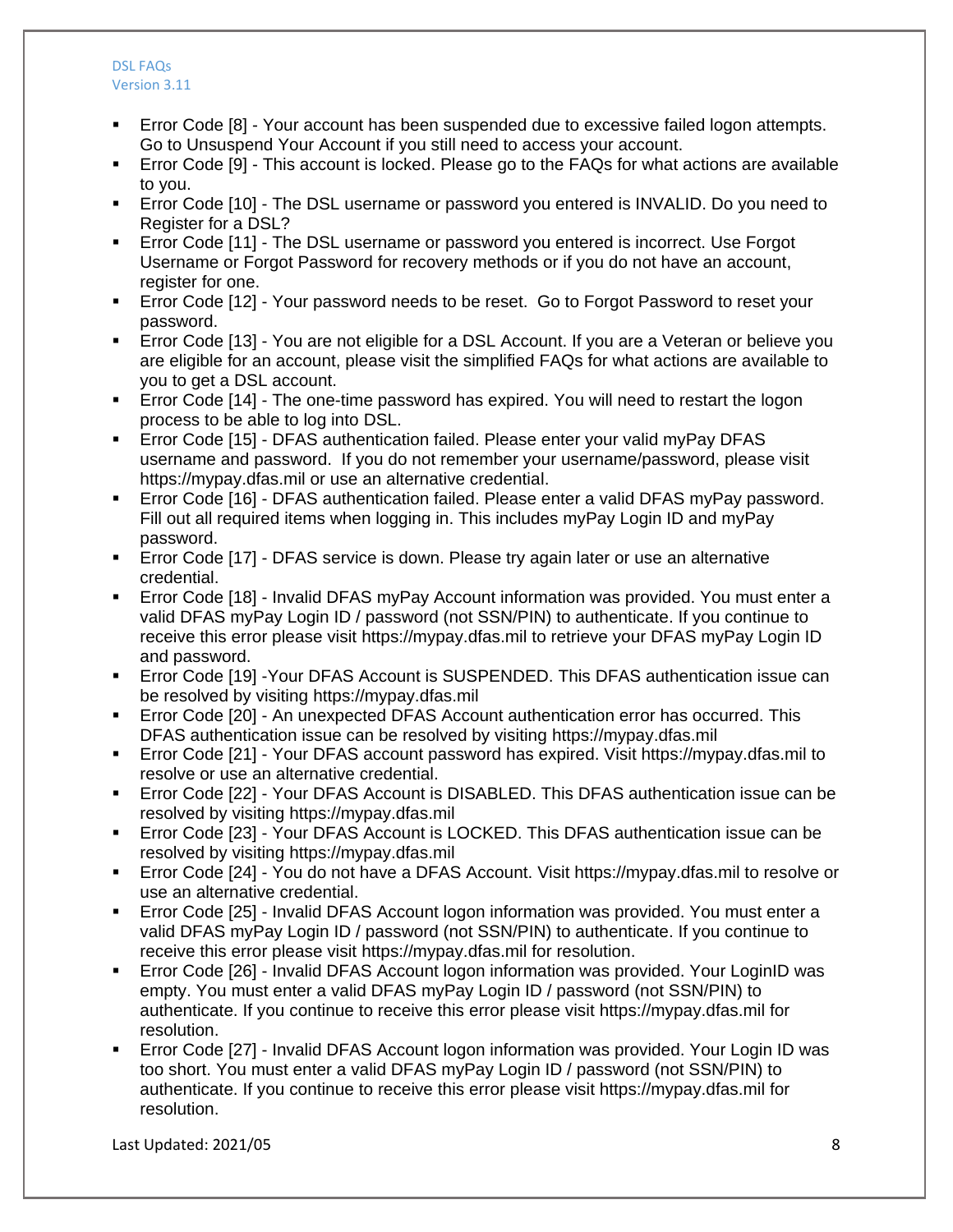- Error Code [28] Invalid DFAS Account logon information was provided. Your Login ID was too long. You must enter a valid DFAS myPay Login ID / password (not SSN/PIN) to authenticate. If you continue to receive this error please visit https://mypay.dfas.mil for resolution.
- Error Code [29] Invalid DFAS Account logon information was provided. Your password was empty. You must enter a valid DFAS myPay Login ID / password (not SSN/PIN) to authenticate. If you continue to receive this error please visit https://mypay.dfas.mil for resolution.
- Error Code [30] Invalid DFAS Account logon information was provided. Your password is too short. You must enter a valid DFAS myPay Login ID / password (not SSN/PIN) to authenticate. If you continue to receive this error please visit https://mypay.dfas.mil for resolution.
- Error Code [31] Unable to read your Common Access Card (CAC). Please try again after ensuring your CAC is valid, fits tightly in your smart card reader, and the reader is connected to your machine.
- Error Code [32] There was a problem reading your Common Access Card (CAC). Please make sure your CAC is valid, fits tightly in your smart card reader, and the reader is connected to your machine.
- Error Code [33] DSL is unavailable. Please try again later or you can visit the simplified FAQs for further options.
- Error Code [34] There was a problem reading your Common Access Card (CAC). Please make sure your CAC is valid, fits tightly in your smart card reader, and the reader is connected to your machine.
- Error Code [35] There was a problem reading your Common Access Card (CAC). Please make sure your CAC is valid, fits tightly in your smart card reader, and the reader is connected to your machine.
- Error Code [36] There was a problem reading your Common Access Card (CAC). Please make sure your CAC is valid, fits tightly in your smart card reader, and the reader is connected to your machine.
- Error Code [37] The system is unavailable. Please try again later. If this problem continues you may contact the DMDC Support Center (DSC) at 800-477-8227. To best assist you, please call when you are at a computer if possible.
- Error Code [38] There is an issue with your CAC. It may be invalid, revoked, expired or an issue with the certificates. If you believe you have received this message in error, call the DMDC Call Center at 800-538-9552 for further assistance.
- Error Code [39] Your digital certificate on your Common Access Card (CAC) is not unique in our system. If you believe you have received this message in error you may contact the DMDC/DEERS Support Office (DSO) at 800-538-9552 for further assistance. To best assist you, please call when you are at a computer if possible.
- Error Code [40] There was a problem with your digital certificate on your Common Access Card (CAC). If you believe you have received this message in error you may the DMDC/DEERS Support Office (DSO) at 800-538-9552 for further assistance. To best assist you, please call when you are at a computer if possible.
- Error Code [41] The system is unavailable. Please try again later. If this problem continues you may contact the DMDC Support Center (DSC) at 800-477-8227. To best assist you, please call when you are at a computer if possible.
- Error Code [42] The information you provided was not found or there may be an error on the record in Defense Enrollment Eligibility Reporting System (DEERS). Please ensure you are using your legal first and last name. If you are using your legal name or your name has changed, go to the simplified FAQs for what actions a user must take to update their information or you can contact the DMDC Contact Center at 800-538-9552 for assistance.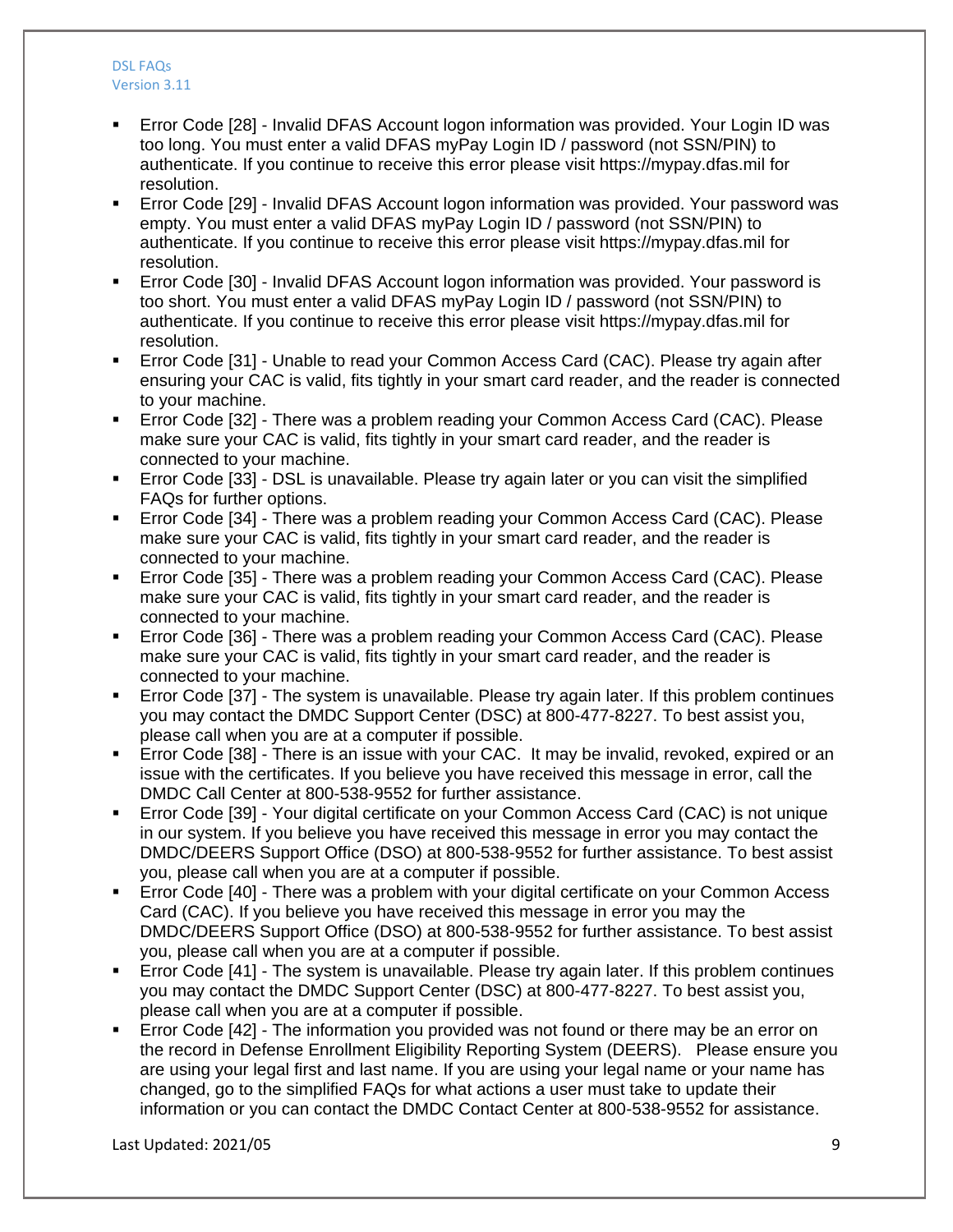- Error Code [43] We are unable to locate your record based on the information you entered. If this continues contact the DMDC/DEERS Support Office (DSO) at 800-538-9552 for further assistance. To best assist you, please call when you are at a computer if possible.
- Error Code [44] We are unable to locate your record based on the information you entered. Please try again. If this continues contact the DMDC/DEERS Support Office (DSO) at 800- 538-9552 for further assistance. To best assist you, please call when you are at a computer if possible.
- Error Code [45] We are unable to locate your record based on the information you entered. Please try again. If this continues contact the DMDC/DEERS Support Office (DSO) at 800- 538-9552 for further assistance. To best assist you, please call when you are at a computer if possible.
- Error Code [46] The system is currently unavailable. Please try again later. If this problem continues, you may contact the DMDC Support Center (DSC) at 800-477-8227 for assistance. To best assist you, please call when you are at a computer if possible.
- Error Code [47] The system is currently unavailable. Please try again later. If this problem continues, you may contact the DMDC Support Center (DSC) at 800-477-8227 for assistance. To best assist you, please call when you are at a computer if possible.
- Error Code [48] The system is currently unavailable. Please try logging in using an alternate method instead of your DFAS myPay login ID (DSL or Common Access Card (CAC)) or try again later. You can register for a DSL Account from the DSL Self-Service Site website at https://www.dmdc.osd.mil/identitymanagement/. If this problem continues, you may contact the DMDC Support Center (DSC) at 800-477-8227 for assistance. To best assist you, please call when you are at a computer if possible.
- Error Code [49] The system is currently unavailable. Please try logging in using an alternate method instead of your DSL (DFAS myPay login ID or Common Access Card (CAC)) or try again later. If this problem continues, you may contact the DMDC Support Center (DSC) at 800-477-8227 for assistance. To best assist you, please call when you are at a computer if possible.
- Error Code [50] We have located your Defense Enrollment Eligibility Reporting System (DEERS) record; however, it appears there may be invalid information on file. You may contact the DMDC/DEERS Support Office (DSO) at 800-538-9552 for assistance. To best assist you, please call when you are at a computer if possible.
- Error Code [53] Your Common Access Card (CAC) certificates are invalid and access is revoked. If you believe you have received this message in error you may contact the DMDC/DEERS Support Office (DSO) at 800-538-9552. To best assist you, please call when you are at a computer if possible.
- Error Code [54] Your Common Access Card (CAC) is expired and access is revoked. Please visit your nearest ID card facility to obtain a new card. You can locate the nearest ID facility at RAPIDS Site Locator.
- Error Code [55] Your Common Access Card (CAC) is reported as lost and access is revoked. Please visit your nearest ID card facility for assistance with obtaining a new card. You can locate the nearest ID facility at RAPIDS Site Locator.
- Error Code [56] Your Common Access Card (CAC) is terminated and access is revoked. Please visit your nearest ID card facility to obtain a new card. You can locate the nearest ID facility at RAPIDS Site Locator.
- Person Error Code [p1] The personal information you provided was not found in Defense Enrollment Eligibility Reporting System (DEERS). Please try again. Ensure that you enter your personal information accurately, using your legal first and last name. If your name has changed since you or your sponsor served, please contact the DMDC/DEERS Support Office (DSO) at 800-538-9552 for assistance with changing your name in DEERS. Veterans (and their family members/dependents) may contact the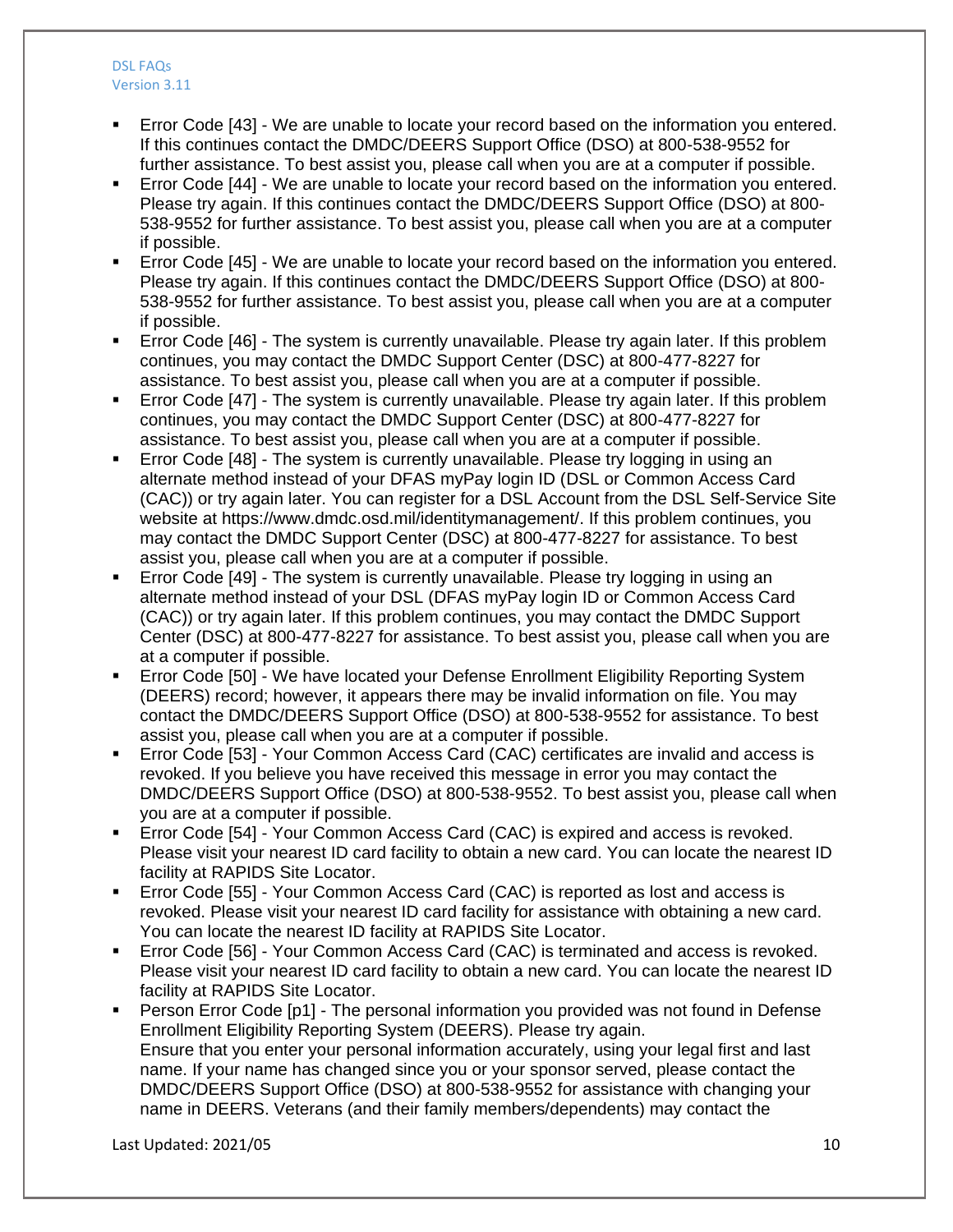Department of Veterans Affairs (VA) to have your identity validated and added to DEERS. You may also call the VA at 800-827-1000 for assistance directly, and say "eBenefits" when you are prompted for the reason for your call. You are responsible for keeping your information current in your DEERS record. You must take action to register your family members/dependents and ensure they are correctly entered into DEERS. Once registered in DEERS it is important to keep your DEERS records updated when personal eligibility information changes. This includes contact information and family member status (marriage, divorce, birth, adoption, etc.).

- Person Error Code [p2] We have located your Defense Enrollment Eligibility Reporting System (DEERS) record; however, it appears there may be invalid information on file. You may contact the DMDC/DEERS Support Office (DSO) at 800-538-9552 for assistance. To best assist you, please call when you are at a computer if possible.
- Person Error Code [p3] We have located your Defense Enrollment Eligibility Reporting System (DEERS) record; however, it appears there may be invalid information on file. You may contact the DMDC/DEERS Support Office (DSO) at 800-538-9552 for assistance. To best assist you, please call when you are at a computer if possible.
- Person Error Code [p4] The personal information you provided was not found in Defense Enrollment Eligibility Reporting System (DEERS). Please try again. If this problem persists, you may contact the DMDC/DEERS Support Office (DSO) at 800-538-9552 for assistance. To best assist you, please call when you are at a computer if possible.
- Person Error Code [p5] The personal information you provided was not found in Defense Enrollment Eligibility Reporting System (DEERS). Please try again. If this problem persists, you may contact the DMDC/DEERS Support Office (DSO) at 800-538-9552 for assistance. To best assist you, please call when you are at a computer if possible.
- Person Error Code [p6] Based on the information you provided, your Defense Enrollment Eligibility Reporting System (DEERS) record reflects that you are ineligible to obtain a DSL. Veterans (and their family members/dependents) may contact the Department of Veterans Affairs (VA) to have your identity validated and added to DEERS. You may also call the VA at 800-827-1000 for assistance directly, and say "eBenefits" when you are prompted for the reason for your call.
- Person Error Code [p7] The personal information you entered does not match the information found in Defense Enrollment Eligibility Reporting System (DEERS). If this problem persists, you may call the DMDC/DEERS Support Office (DSO) at 800-538-9552 for assistance. If you are enrolled in DEERS but your name has changed since you served, please contact DSO for assistance with changing your name in DEERS. To best assist you, please call when you are at a computer if possible.
- Person Error Code [p8] The personal information you entered does not match the information found in Defense Enrollment Eligibility Reporting System (DEERS). If this problem persists, you may contact the DMDC/DEERS Support Office (DSO) at 800-538- 9552 for assistance. To best assist you, please call when you are at a computer if possible.
- Person Error Code [p9] The personal information you entered does not match the information found in Defense Enrollment Eligibility Reporting System (DEERS). If this problem persists, you may contact the DMDC/DEERS Support Office (DSO) at 800-538- 9552 for assistance. To best assist you, please call when you are at a computer if possible.
- Person Error Code [p10] We have located your Defense Enrollment Eligibility Reporting System (DEERS) record; however, it appears there may be invalid information on file. You may contact the DMDC/DEERS Support Office (DSO) at 800-538-9552 for assistance. To best assist you, please call when you are at a computer if possible.
- Identity Proofing Error Code [i1] We are unable to remotely verify your identity. Please see the FAQs for alternative methods for identity verification.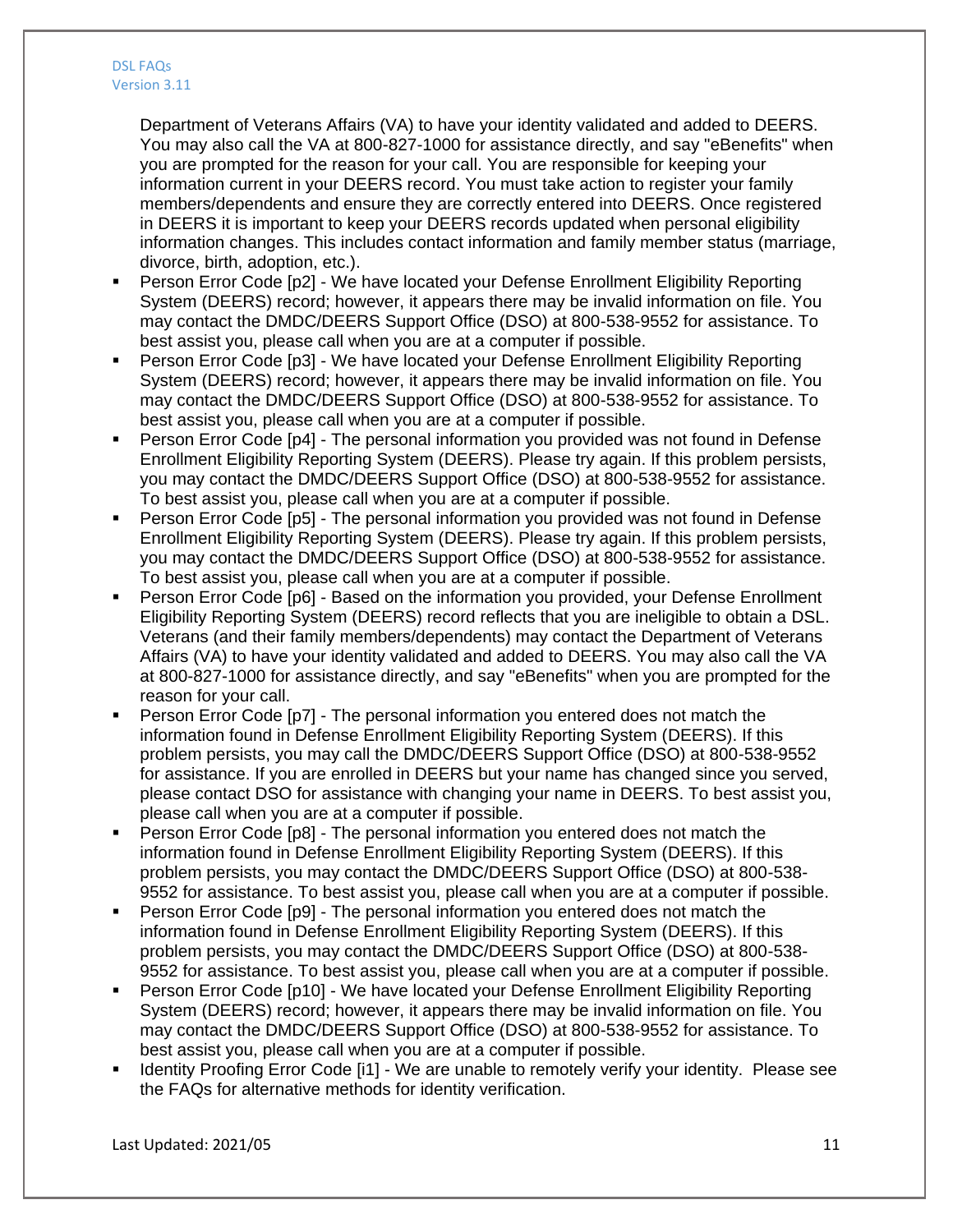- Identity Proofing Error Code [i2] You have reached the maximum number of attempts to remote proof your identity. You will need to in-person proof to verify your identity
- Identity Proofing Error Code [i3] We are unable to remotely proof your identity. Please pursue our In-Person identity proofing options to verify your identity.
- Identity Proofing Error Code [i4] At this time, we are unable to remotely proof your identity. Please pursue our In-Person identity proofing options to verify your identity.
- Identity Proofing Error Code [i5] The time limit for the remote proofing has expired. You can try again or visit the FAQs for alternative methods for identity verification.
- Identity Proofing Error Code [i6] The remote proofing service is unavailable. You can wait and try again or visit the FAQs for alternative methods for identity verification.
- Identity Proofing Error Code [i7] We are unable to remotely proof your identity. Please pursue our In-Person identity proofing options to verify your identity.
- Identity Proofing Error Code [i8] You are only allowed one session at a time to remote proof your identity. Please close all your windows and try again.
- **IDED 15 Identity Proofing Error Code [i9] DSL is unavailable. Please try again later or you can visit** the simplified FAQs for further options.
- Error Code [57] The system is currently unavailable due to an outage within another internal system. We hope to have the issue resolved soon, so please try again in a few hours. If this problem continues after that time period, you may contact the DMDC Support Center (DSC) at 800-477-8227 for assistance. To best assist you, please call when you are at a computer if possible, and be prepared to provide your Personal Identifiable Information if asked to research your specific record.
- Error Invalid Social Security Number (SSN) The personal information you entered does not match the information found in Defense Enrollment Eligibility Reporting System (DEERS). Please contact the DMDC Support Center (DSC) at 800-477-8227 for assistance. If you are enrolled in DEERS but your SSN has changed since you served, please visit your nearest RAPIDs facility for assistance with updating your SSN. You can locate the nearest facility at RAPIDS Site Locator. To best assist you, please bring your social security card with you.

# **I NEED HELP!**

First, **READ** the FAQs. We try to group subjects together and make it easy to understand. If you're unable to find what you're looking for in this document, try one of these call centers for help.

| <b>Organization</b>         | <b>Contact and operation hours</b>                       | <b>Helps With</b>                                                                                                             |
|-----------------------------|----------------------------------------------------------|-------------------------------------------------------------------------------------------------------------------------------|
| <b>DMDC Contact Center</b>  | Phone: 800-538-9552<br>Hours: Monday-Friday 8am - 8pm ET | DEERS, CAC Issues, identity<br>proofing, and DSL account<br>information                                                       |
| <b>RAPIDS Site Locator</b>  | https://www.dmdc.osd.mil/rsl                             |                                                                                                                               |
| Veteran Affairs (eBenefits) | Phone: 800-827-1000<br>Hours: Monday-Friday 8am - 8pm ET | Veteran adding an identity to<br><b>DEERS, Benefits Questions,</b><br>such as GI Bill, Claim Status<br>or Disability Benefits |